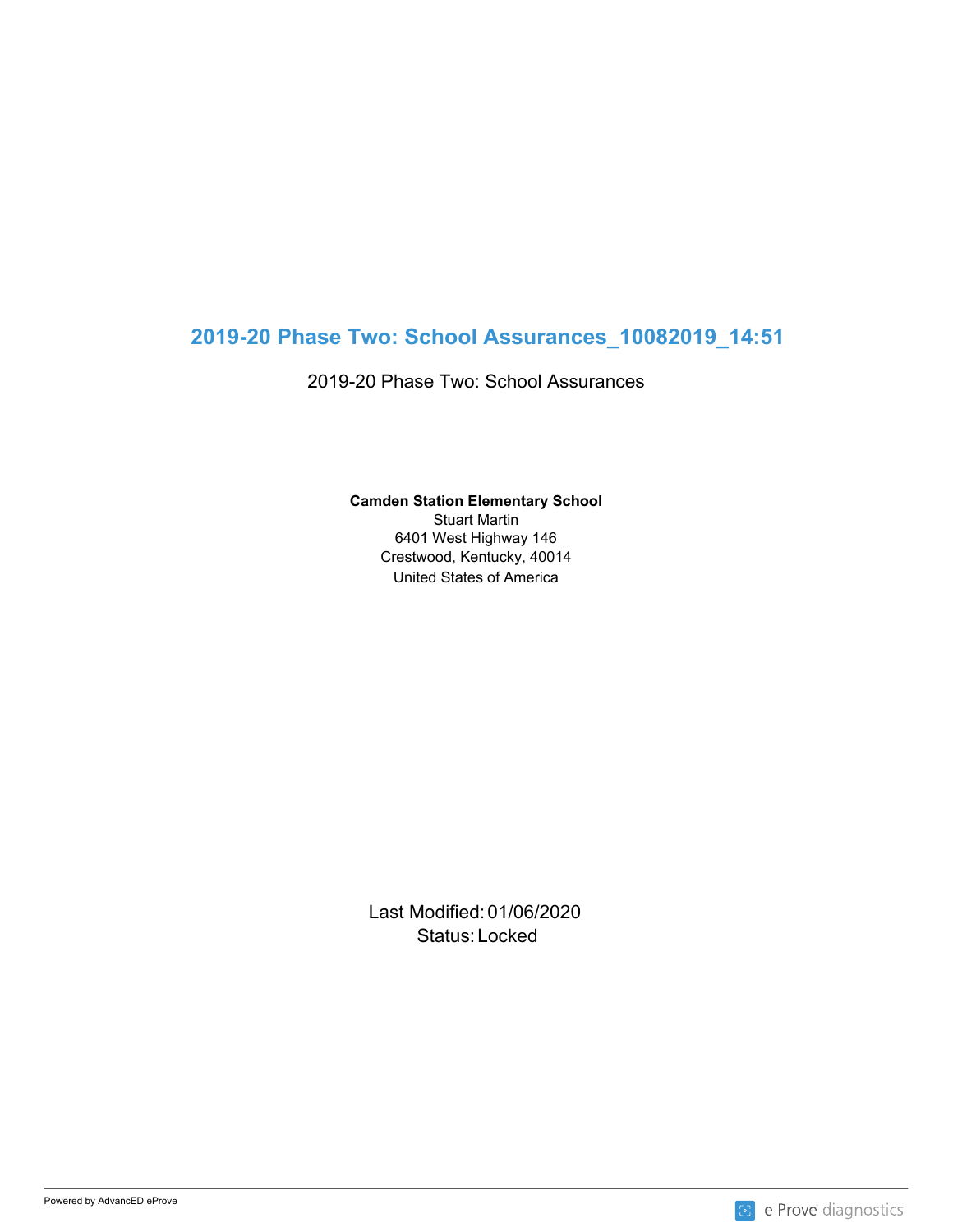## TABLE OF CONTENTS

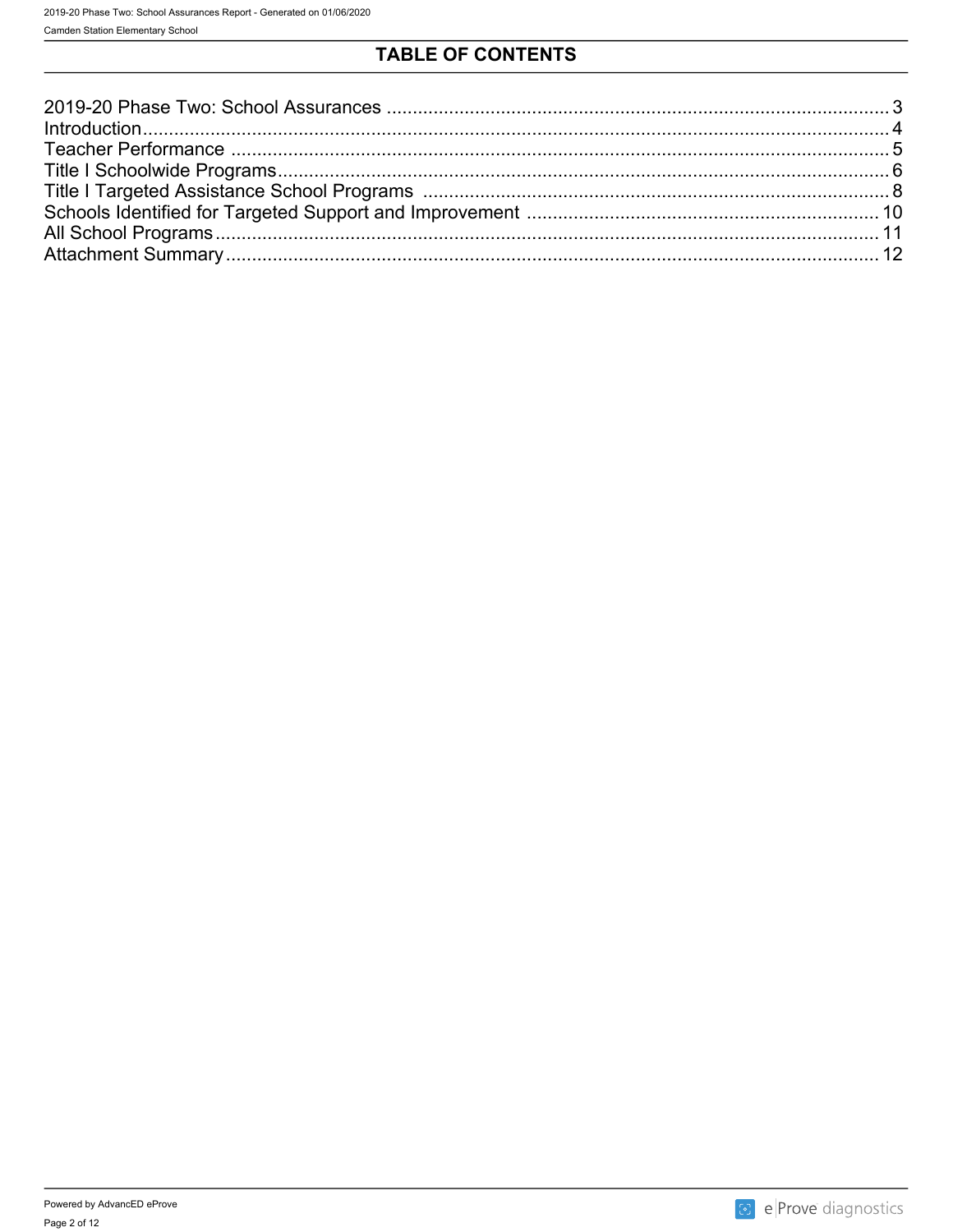Camden Station Elementary School

### **2019-20 Phase Two: School Assurances**

## <span id="page-2-0"></span>**2019-20 Phase Two: School Assurances**

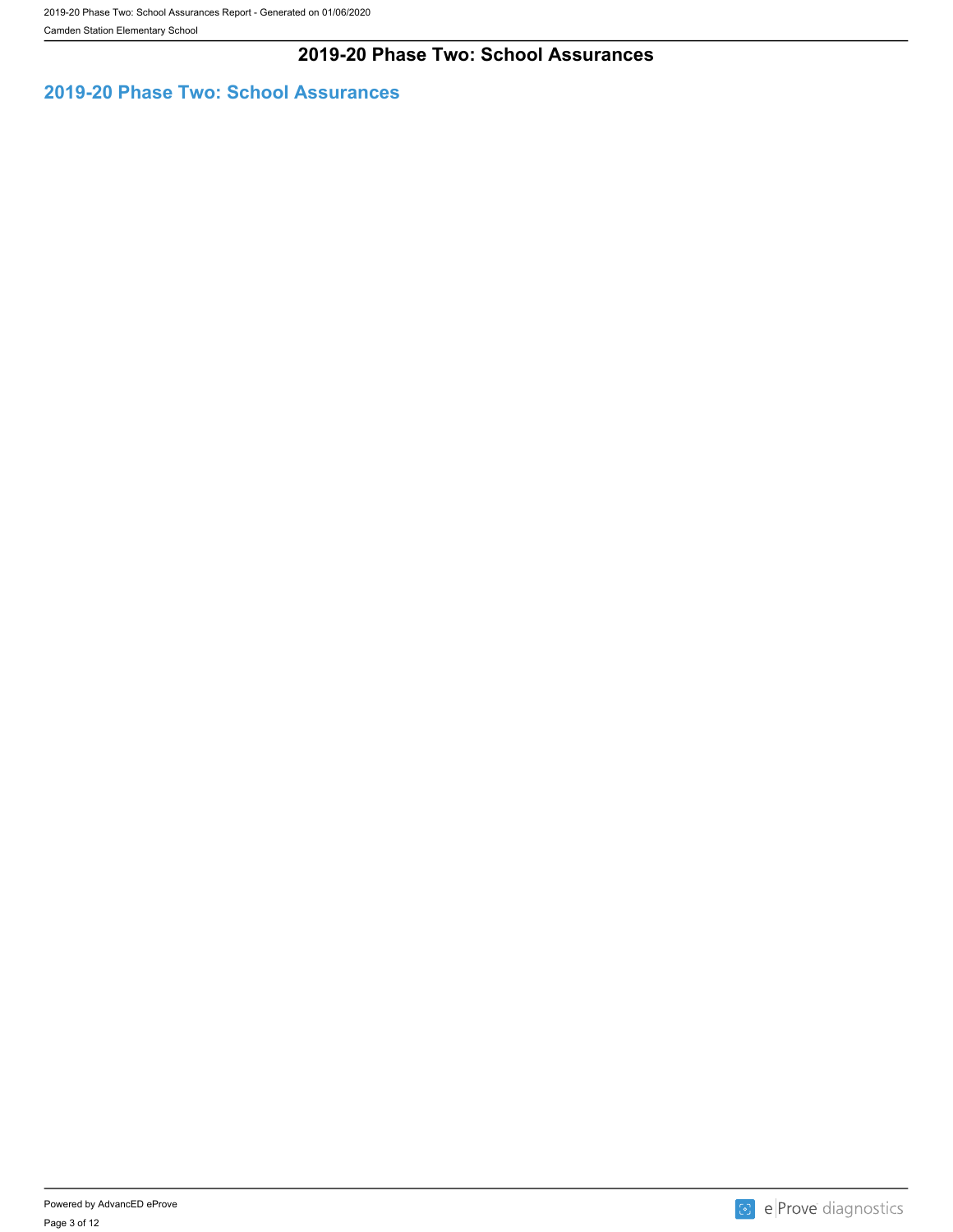2019-20 Phase Two: School Assurances Report - Generated on 01/06/2020

Camden Station Elementary School

#### <span id="page-3-0"></span>**Introduction**

Assurances are a required component of the CSIP process (703 KAR 5:225). Please read each assurance and indicate whether your school is in compliance by selecting the appropriate response (Yes, No or N/A). If you wish to provide further information or clarify your response, space for comments is provided. Comments are optional. You may upload any supporting documentation as needed.

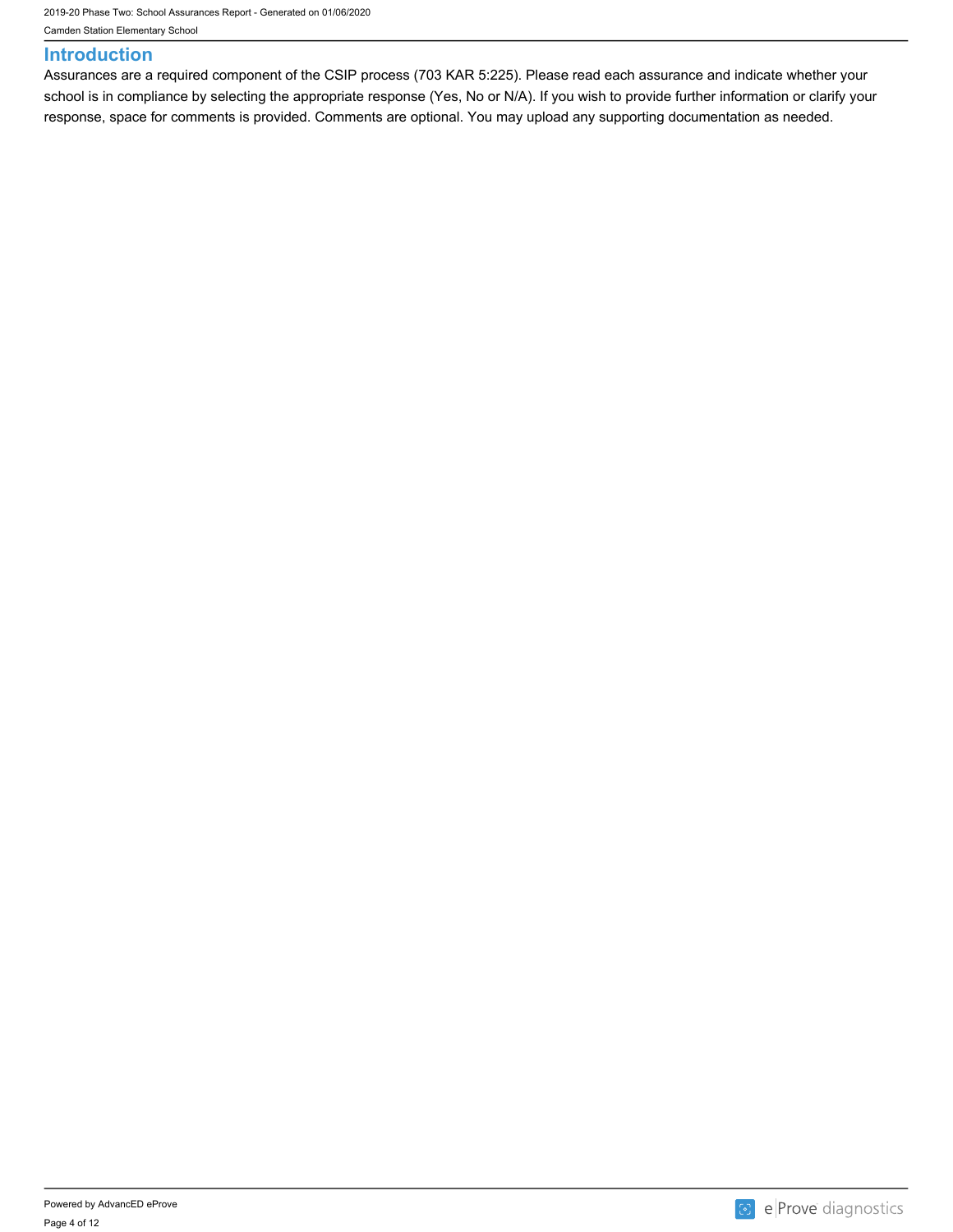#### <span id="page-4-0"></span>**Teacher Performance**

1. The Every Study Succeeds Act (ESSA) requires each school to report data regarding ineffective teachers. An ineffective teacher receives a summative effectiveness rate of "Ineffective" as determined through the local performance evaluation system that meets the requirements established by KRS 157.557. An ineffective teacher consistently fails to meet expectations as determined by a trained evaluator, in competencies identified as the performance criteria in the Kentucky Framework for Teaching.

Responses to this assurance will be collected in the [Kentucky Teacher Performance survey.](https://forms.office.com/Pages/ResponsePage.aspx?id=H8Fgk-aQBketACX83J4u0SJKBqRs3FxHncRPEMQbAXZUNDhIMFJVREpKVFpMOFFUOFkzT0k2R0lZRy4u) Responses to each survey question should be based on data from the 2018-19 school year. Once you have completed the survey, return to the 2019-20 Phase Two: School Assurances diagnostic to certify that your school has completed the survey and to complete the remaining assurances on the diagnostic.

I certify this school has completed the Kentucky Teacher Performance survey.

- $\bullet$ **Yes**
- $\circ$ No
- $\circ$ N/A

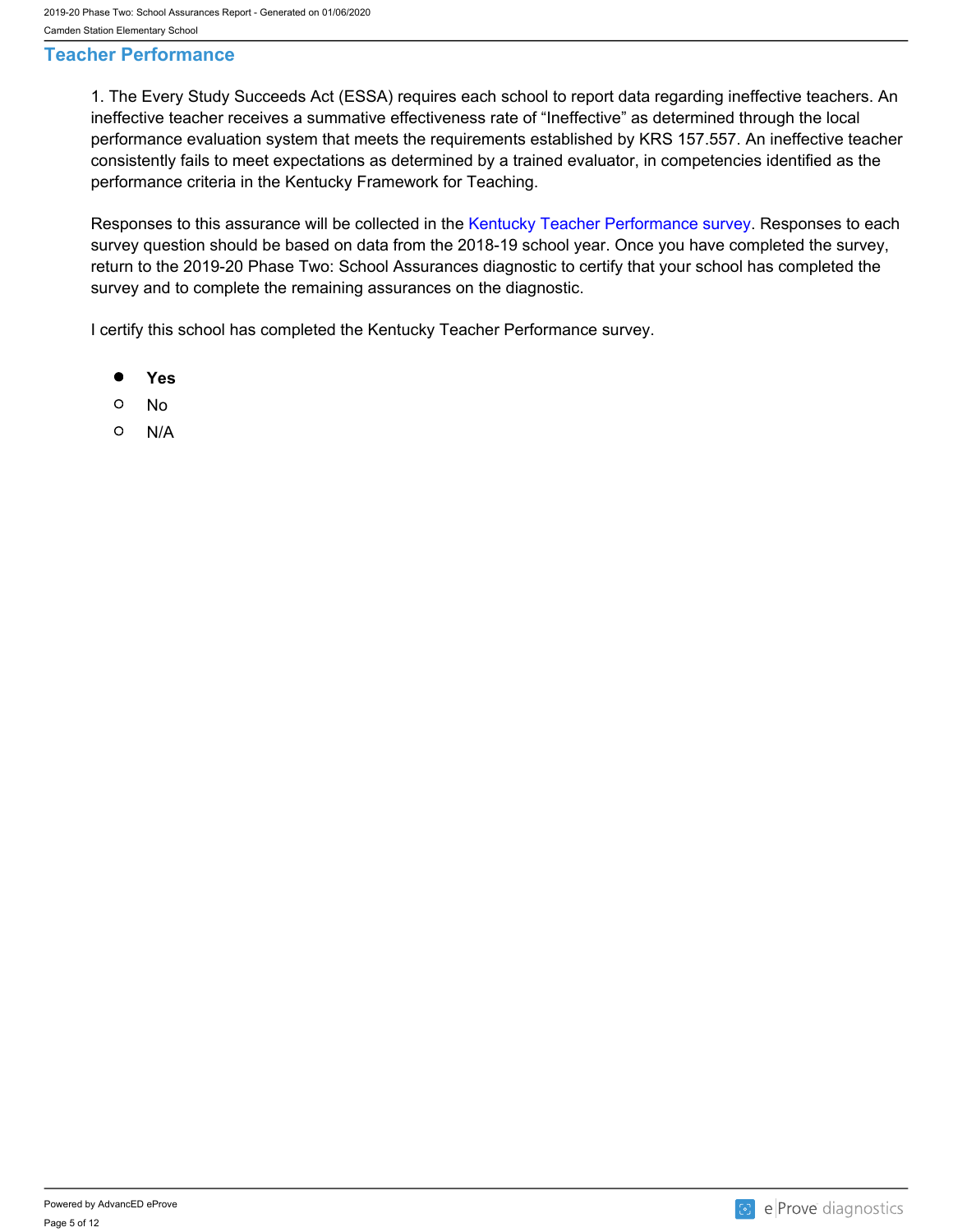#### <span id="page-5-0"></span>**Title I Schoolwide Programs**

2. If the school is implementing a schoolwide program, the school developed a comprehensive plan during a 1 year period or qualifies for an exception under Section 1114(b)(1) of the Every Student Succeeds Act (ESSA).

- $\circ$ Yes
- $\circ$ No
- $\bullet$ **N/A**

3. If the school is implementing a schoolwide program, the school developed a comprehensive plan with the involvement of parents and other members of the community to be served as well as individuals who will carry out such plan (e.g. teachers, administrators, classified staff, etc.) as required by Section 1114(b)(2) of ESSA.

- O Yes
- $\circ$ No
- $\bullet$ **N/A**

4. If the school is implementing a schoolwide program, the school developed a comprehensive plan that will remain in effect for the duration of the school's participation under Title I, Part A of ESSA as required by Section 1114(b)(3) of ESSA.

- $\circ$ Yes
- $\circ$ No
- $\bullet$ **N/A**

5. If the school is implementing a schoolwide program, the school developed a comprehensive plan that is available to district leadership, parents, and the public and in an understandable and uniform format as required by Section 1114(b)(4) of ESSA.

- $\Omega$ Yes
- $\circ$ No
- $\bullet$ **N/A**

6. If the school is implementing a schoolwide program, the school developed a comprehensive plan that, to the extent appropriate and applicable, coordinates with other federal, state, and local programs, including but not limited to the implementation of improvement activities in schools identified for comprehensive or targeted support and improvement, as required by Section 1114(b)(5) of ESSA.

- $\circ$ Yes
- $\circ$ No
- $\bullet$ **N/A**

7. If the school is implementing a schoolwide program, the school developed a comprehensive plan that is based on a comprehensive needs assessment, which included a review of academic achievement data, and includes, among other items, a description of the strategies the school will implement to address school needs as required by Section 1114(b)(6) of ESSA.

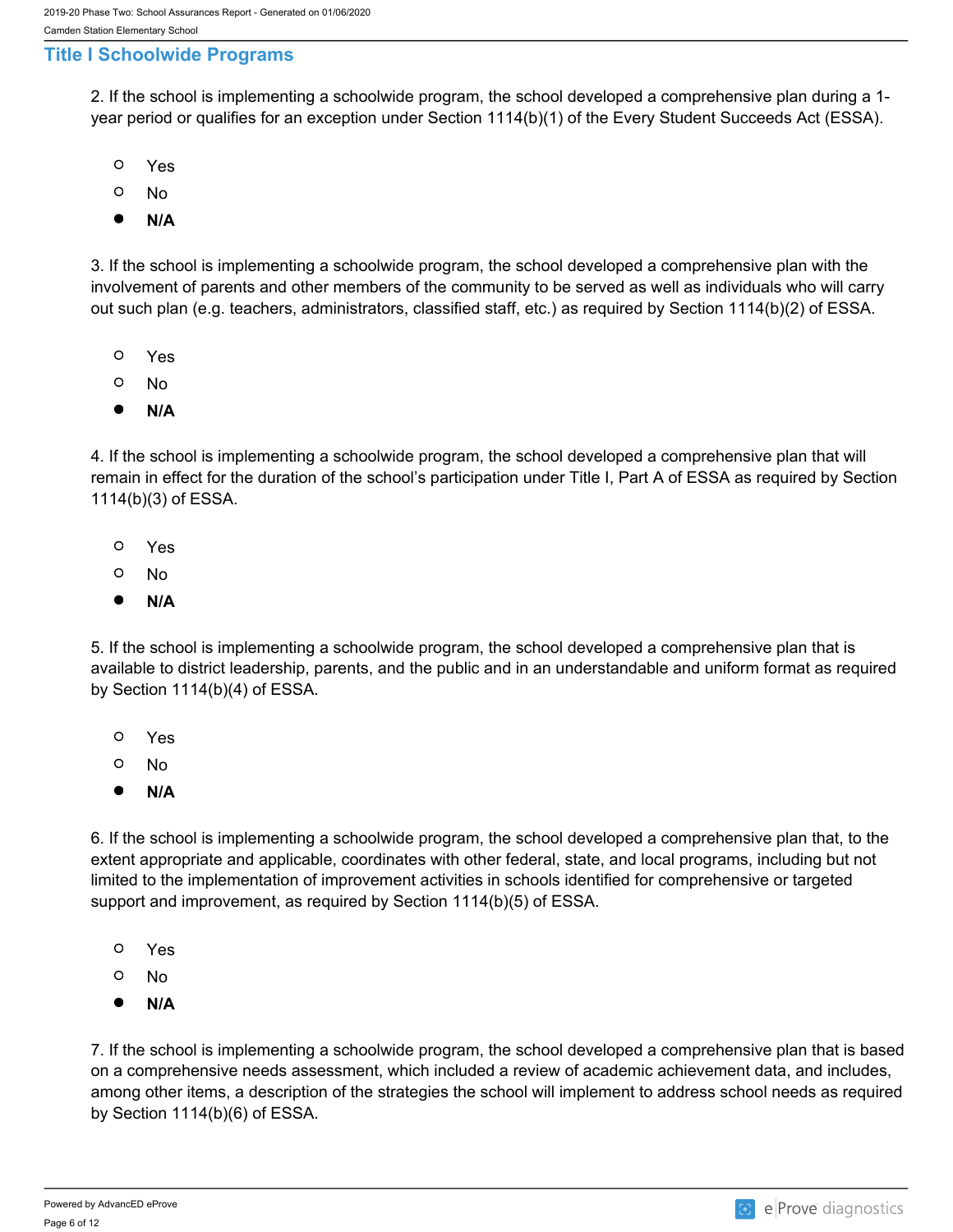- $\circ$ Yes
- $\circ$ No
- $\bullet$ **N/A**

8. If the school is implementing a schoolwide program, the school developed, pursuant to Section 1114(b)(7), a comprehensive plan that includes a description of the strategies to be implemented to address school needs, including how such strategies: (1) provide opportunities for all children; (2) use methods and instructional strategies that strengthen the academic program in the school, increase learning time, and provide an enriched and accelerated curriculum; and, (3) address the needs of all children through, for example, the following activities: school-based mental health programs; a tiered model to prevent and address behavioral problems; professional development to improve instruction and use of data from academic assessments, and to recruit and retain effective teachers; and/or, strategies for assisting preschool children transition to local elementary school programs.

- $\circ$ Yes
- $\circ$ No
- $\bullet$ **N/A**

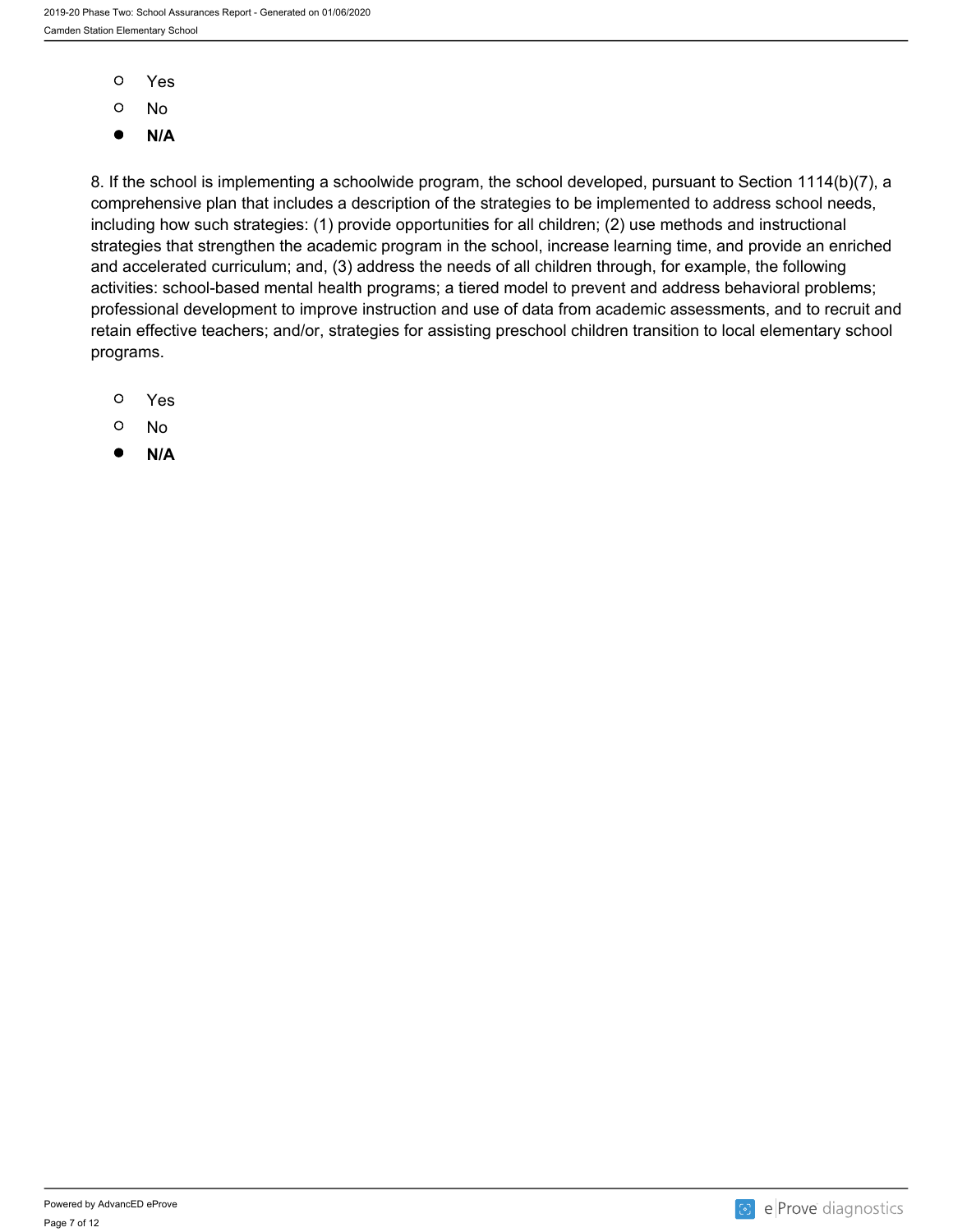### <span id="page-7-0"></span>**Title I Targeted Assistance School Programs**

9. If the school is implementing a targeted assistance school program, participating students are identified in accordance with Section 1115(c) and on the basis of multiple, educationally related, objective criteria.

- $\bullet$ **Yes**
- $\circ$ No
- $\Omega$ N/A

10. If the school is implementing a targeted assistance school program, the school serves participating students using resources under Title I, Part of ESSA to meet challenging state academic standards as required by Section 1115(b)(2)(A) of ESSA.

- $\bullet$ **Yes**
- $\circ$ No
- $\circ$ N/A

11. If the school is implementing a targeted assistance school program, the school serves, pursuant to Section 1115(b)(2)(B) of ESSA, participating students using methods and instructional strategies to strengthen the academic program of the school, which may include, for example, expanded learning time, summer programs, and/or a tiered model to prevent and address behavioral problems.

- $\bullet$ **Yes**
- O No
- $\circ$ N/A

12. If the school is implementing a targeted assistance school program, the school serves participating students by coordinating with and supporting the regular educational program as required by Section 1115(b)(2)(C) of ESSA.

- $\bullet$ **Yes**
- $\circ$ No
- $\circ$ N/A

13. If the school is implementing a targeted assistance school program, the school serves participating students by providing professional development to, for example, teachers, administrators, classified staff, and/or other school personnel who work with participating students as required by Section 1115(b)(2)(D) of ESSA.

- $\bullet$ **Yes**
- $\circ$ No
- $\circ$ N/A

14. If the school is implementing a targeted assistance school program, the school serves, pursuant to Section 1115(b)(2)(E) of ESSA, participating students by implementing strategies to increase the involvement of parents of participating students in accordance with Section 1116 of ESSA.

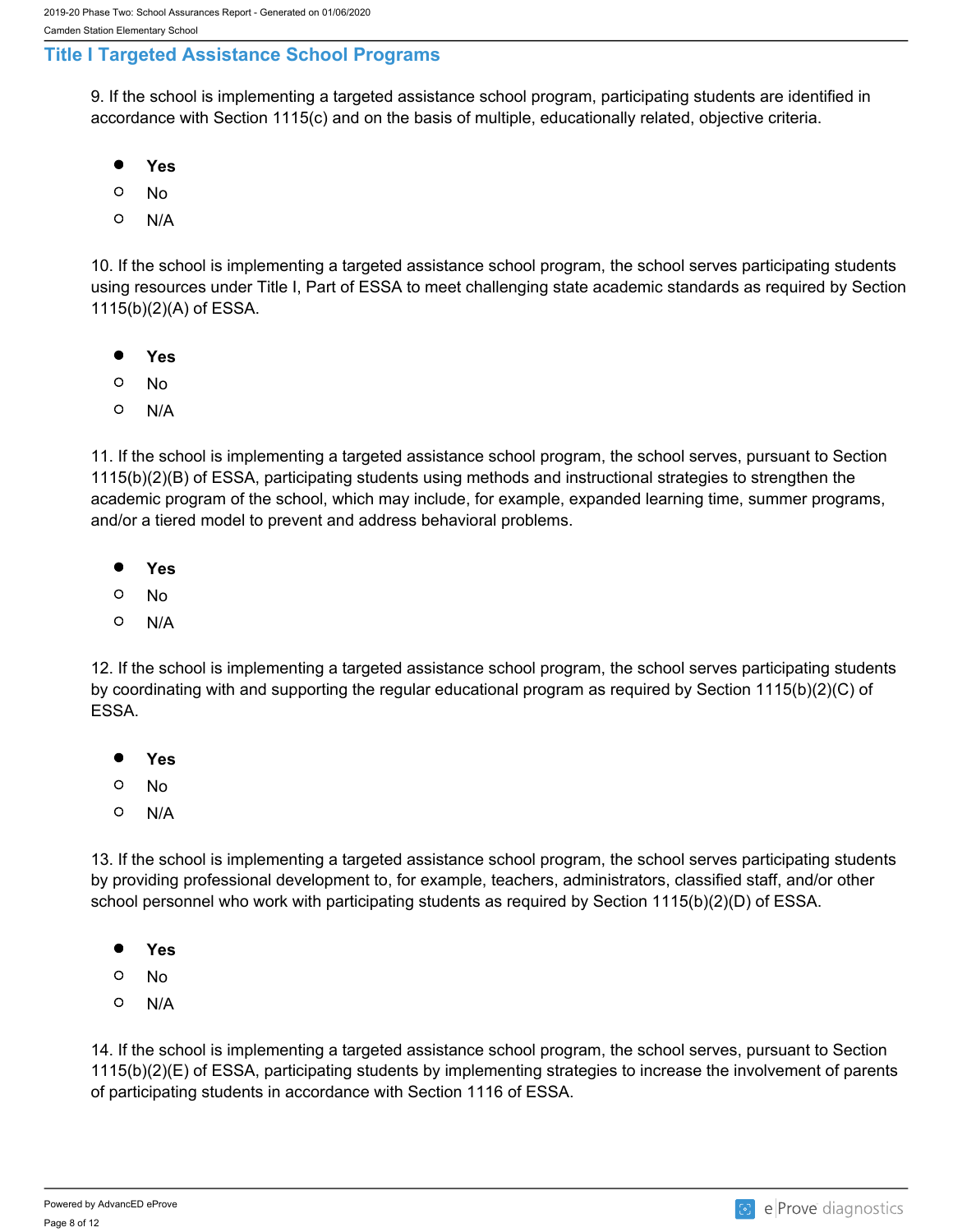- $\bullet$ **Yes**
- $\circ$ No
- $\circ$ N/A

15. If the school is implementing a targeted assistance school program, the school serves participating students, to the extent appropriate and applicable, by coordinating with other federal, state, and local programs, including but not limited to the implementation of improvement activities in schools identified for comprehensive or targeted support and improvement, as required by Section 1115(b)(2)(F) of ESSA.

- $\bullet$ **Yes**
- $\circ$ No
- $\circ$ N/A

16. If the school is implementing a targeted assistance school program, the school serves participating students by reviewing the progress of participating students on an ongoing basis and revising the targeted assistance program, if necessary, to provide additional assistance to meet challenging state academic standards as required by Section 1115(b)(2)(G) of ESSA.

- $\bullet$ **Yes**
- $\circ$ No
- $\circ$ N/A

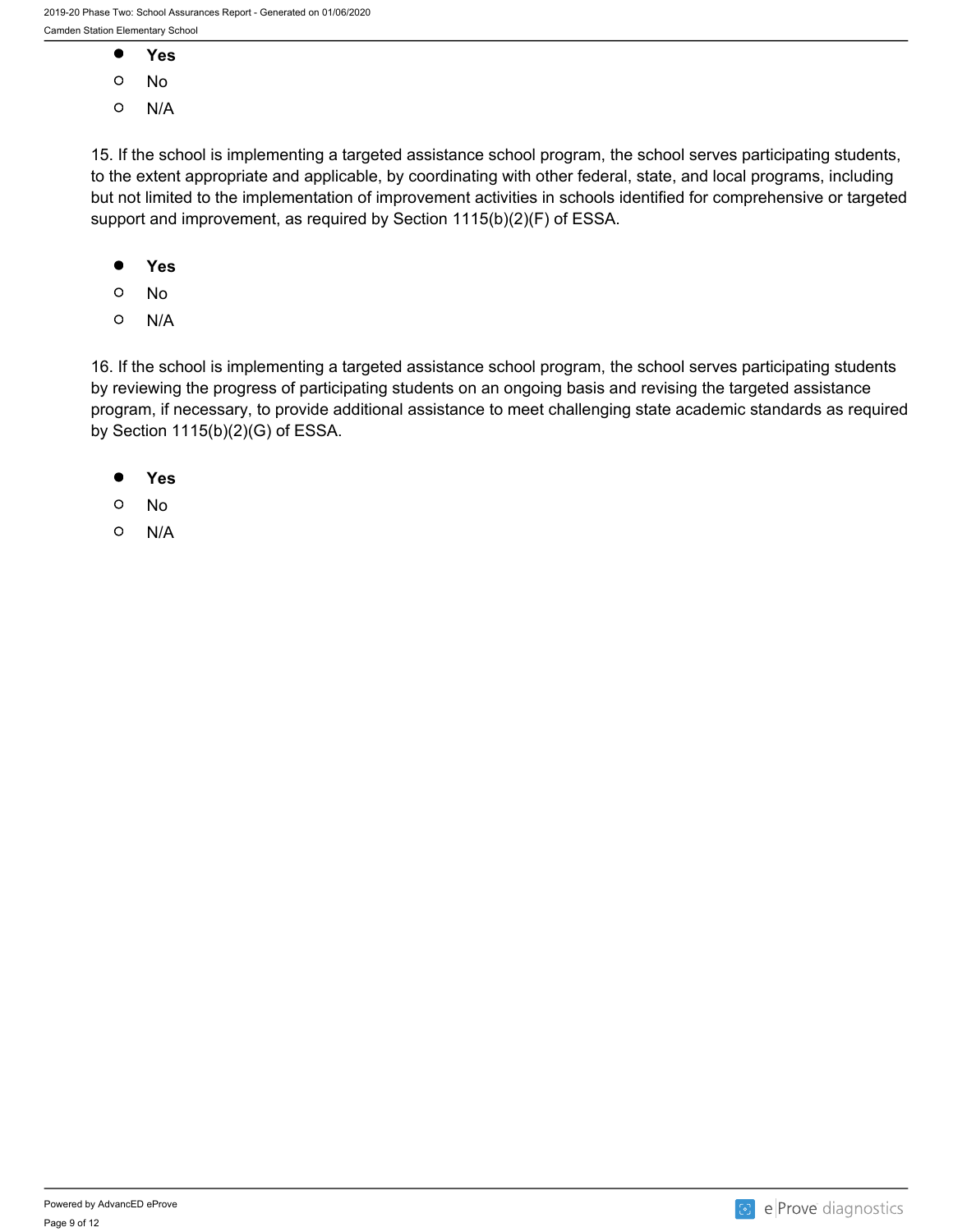## <span id="page-9-0"></span>**Schools Identified for Targeted Support and Improvement**

17. If identified for targeted support and improvement pursuant to Section 1111(d)(2) of ESSA, the school developed and implemented a plan to improve student outcomes that, among other items, was informed by all indicators, including student performance against long-term goals; included evidence-based interventions; and, approved by local leadership. For reference, "evidence-based" is defined in ESSA Section 8101(21).

- $\bullet$ **Yes**
- $\circ$ No
- $\circ$ N/A

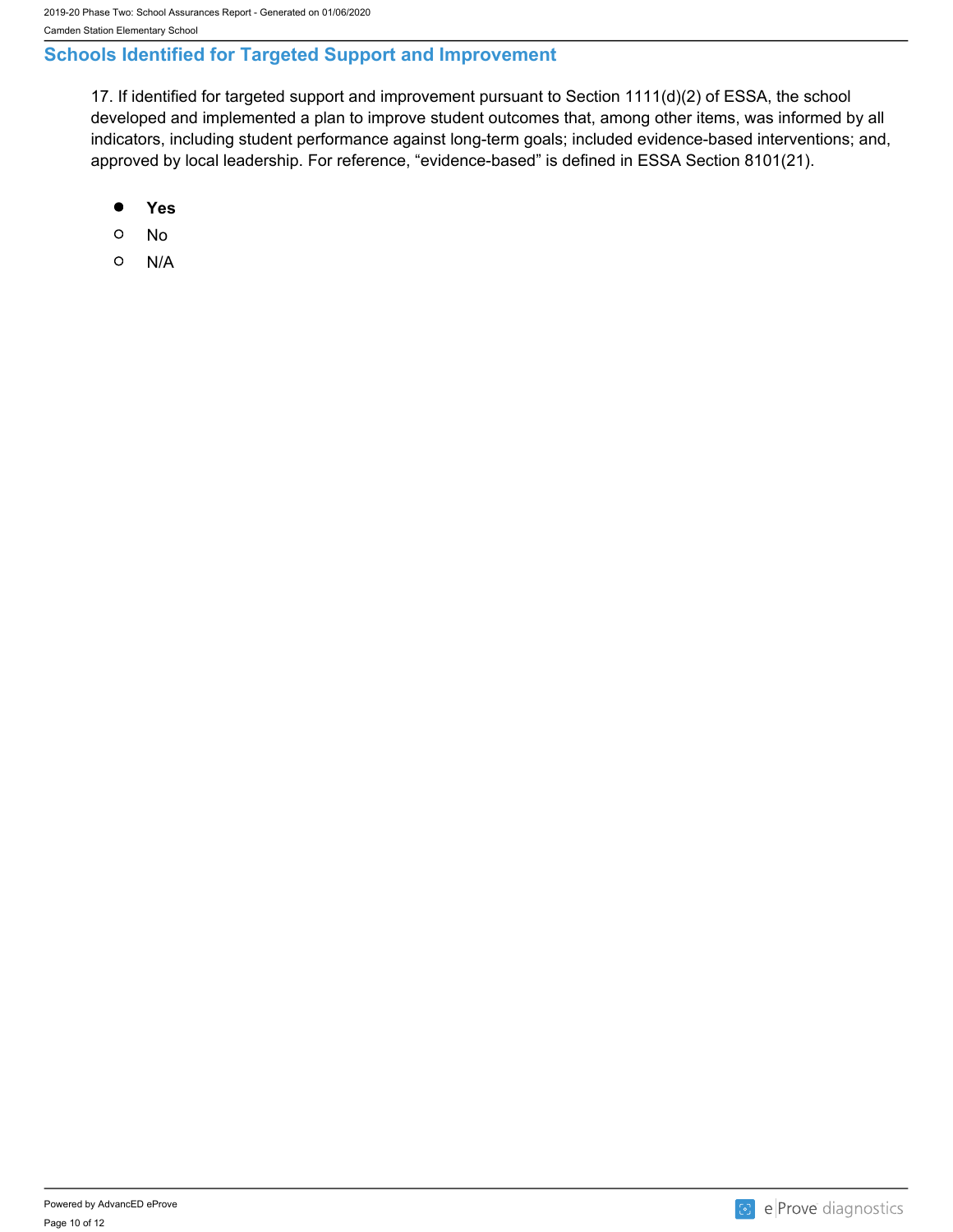### <span id="page-10-0"></span>**All School Programs**

18. The school provides professional development for staff that is in accordance with the purpose of Title II of ESSA; addresses the needs of all students; and, strives to ensure all students are college, career and transition ready as intended by Section 2103 of ESSA, which governs the local use of Title II funding.

- $\bullet$ **Yes**
- $\circ$ No
- $\circ$ N/A

19. The school collects and publicly disseminates, in compliance with Kentucky's Consolidated State Plan and in alignment with Section 1111(g)(1)(B), data through the School Report Card that addresses students' access to effective/experienced teachers.

- $\bullet$ **Yes**
- $\circ$ No
- $\circ$ N/A

20. The school ensures that, if the Title I application includes funding for certified or classified positions (e.g. counselors, nurses, media specialists, etc.), there is documentation indicating such is needed to improve student achievement. This ensures the use is reasonable and necessary in compliance with the Code of Federal Regulations (CFR), including 2 CFR 200.403 and 200.405.

- $\bullet$ **Yes**
- $\circ$ No
- $\circ$ N/A

21. The school ensures that all teachers and paraprofessionals working in a program supported with Title I, Part A funding meet applicable state certification and licensure requirements as required by Section 1111(g)(2)(J) of ESSA.

- $\bullet$ **Yes**
- $\circ$ No
- $\circ$ N/A

22. The school distributes to parents and family members of participating children a written parent and family engagement policy, agreed on by such parents, that complies with Section 1116(c)-(f) of ESSA and is in an understandable and uniform format as required by Section 1116(b) of ESSA. For reference, Section 1116(b) of ESSA allows existing parent and family engagement policies the school may have in place to be amended to meet the requirements under Title I, Part A.

- $\bullet$ **Yes**
- $\circ$ No
- $\circ$ N/A